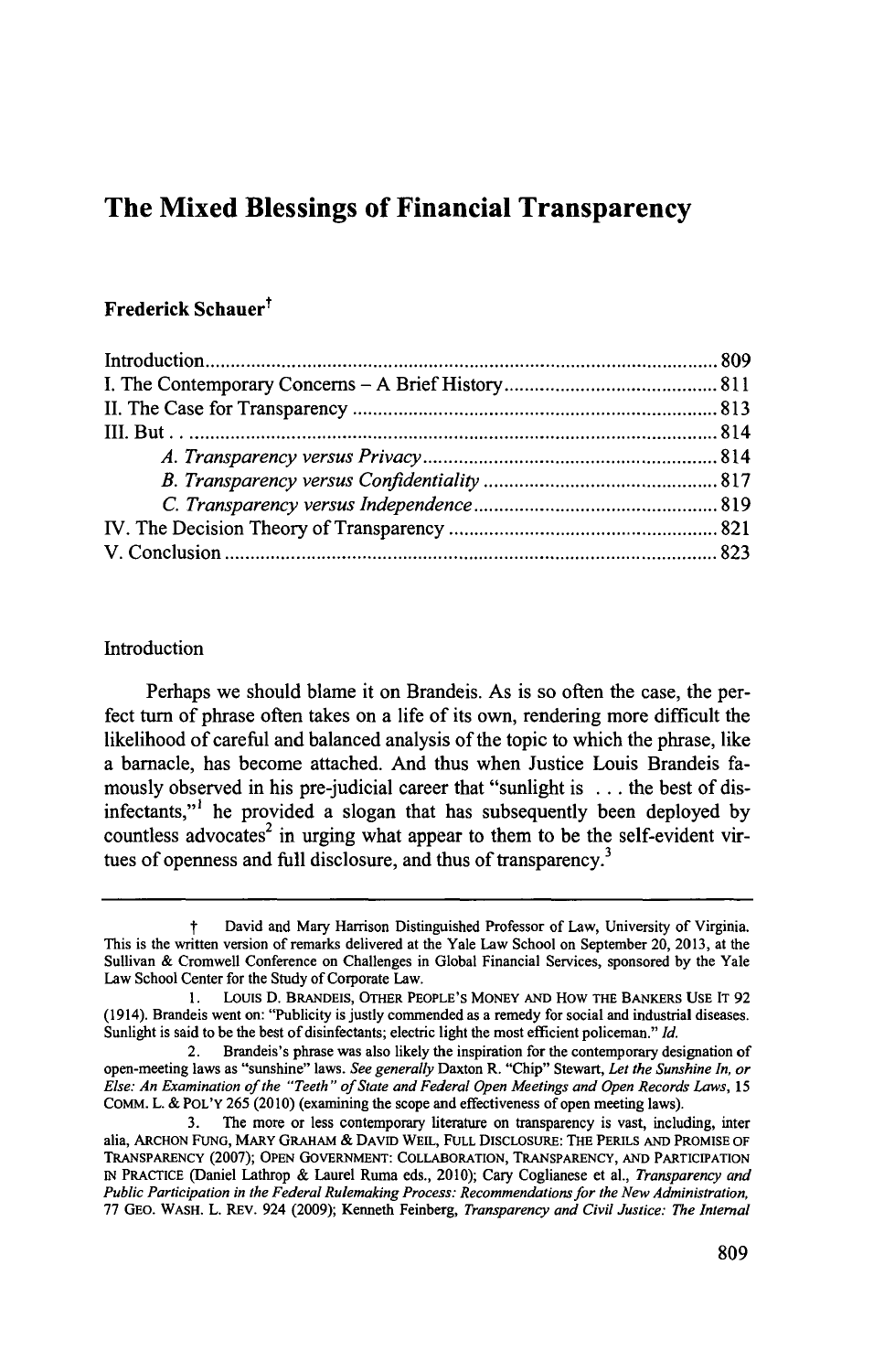This phenomenon of taking transparency about the operations and decisions of governmental and other influential institutions as an essentially unqualified good is nowhere more apparent than in many of the contemporary discussions of transparency in the financial services industry. The global financial crisis of 2007 produced the Troubled Asset Relief Program (TARP),<sup>4</sup> among a host of governmental financial relief efforts. In the wake of these efforts, concerns about the use, misuse, and non-use of TARP and other federal financial relief funds led to increasing calls in Congress,<sup>5</sup> by the TARP oversight panel chaired by now-Senator Elizabeth Warren,<sup>6</sup> by the Special Inspector General for TARP,<sup>7</sup> and by various interest groups<sup>8</sup> for increased transparency about the distribution and use of those funds. And these calls in turn led to a further insistence on greater transparency in the financial services industry more general**ly.<sup>9</sup>**

Brandeis was not wrong. Transparency can indeed foster accountability and prevent the misuse of funds and the abuse of power. But once we realize

*4. See Troubled Asset Relief Program (TARP) Information,* BOARD GOVERNORS **FED.** RES. Sys., http://www.federalreserve.gov/bankinforeg/tarpinfo.htm (last visited Feb. **10,** 2014).

*5. See* Heather West, *TARP Transparency Moves to the Senate,* **CENTER** FOR DEMOCRACY **& TECH.** (Dec. **3, 2009),** https://www.cdt.org/blogs/heather-west/tarp-transparency-movessenate.

**6.** *See* Damian Paletta **&** Michael R. Crittenden, *TARP Oversight Panel Urges Accountability*, WALL ST. J., Jan. 10, 2009, http://www.online.wsj.com/news/articles/SB123151863031268319.

**7.** OFFICE OF THE **SPECIAL** INSPECTOR **GENERAL** FOR THE TROUBLED ASSETS RELIEF PROGRAM, QUARTERLY REPORT TO **CONGRESS: JULY** 2010 at **10, 13,** 24-26, **180-82** (2010) http://www.sigtarp.gov/Quarterly%20Reports/July2010\_Quarterly\_Report\_to\_Congress.pdf [hereinafter SIGTARP Report], which discusses the shortcomings of TARP's compliance program and calls for improved monitoring systems.

**8.** *See, e.g.,* Ciara Torres-Spelliscy, *Transparency for TARP,* **BRENNAN CENTER** FOR JUST. (Apr. 9, 2009), http://www.brennancenter.org/blog/transparency-tarp.

**9.** *See* Jacqueline Bell, *Inhofe Pushes for TARP Spending Transparency,* LAw360 (Apr. **23, 2009),** http://www.law360.com/articles/98234/inhofe-pushes-for-TARP-spending-transparency; Brady Dennis, *Lawmakers Rebuke Treasury Department Over TARP Spending,* WASH. **POST,** July **21, 2009,** http://www.washingtonpost.com/wp-dyn/content/article/2009/07/21/AR2009072103561.htnl. On the broader concerns, see the history of the (ultimately not enacted) Financial Industry Transparency Act of 2010, H.R. **6038, 111th** Cong. (2010), as described in *Financial Industry Transparency Act,* **DATA** TRANSPARENCY **COALITION** (Sept. **2013),** http://www.datacoalition.org/issues/financial-industrytransparency-act.html. *See also Conference Announcement and Agenda: Disclosure, Transparency, and Financial Reporting in the Financial Services Industry,* **FED.** RES. BANK N.Y., (Sept. 20-21, 2012), http://www.newyorkfed.org/research/conference/2012/financial\_services2012.html.

*and External Value of Sunlight,* **58 DEPAUL** L. REv. 473 **(2009);** Mark Fenster, *Designing Transparency: The 9/11 Commission and Institutional Form, 65* WASH. **& LEE** L. REV. **1239 (2008);** Mark Fenster, *Seeing the State: Transparency as Metaphor,* **62** ADMIN. L. REv. **617** (2010); Eugene R. *Fidell, Transparency,* **61** HASTINGS **L.J.** *457* **(2009);** William Funk, *Public Participation and Transparency in Administrative Law-Three Examples as an Object Lesson, 61* ADMIN. L. REV. (SPECIAL ISSUE) **171 (2009);** Jacob **E.** Gersen **&** Anne Joseph O'Connell, *Hiding in Plain Sight? Timing* Transparency and Access to Information, 4 J. PARLIAMENTARY & POL. L. 5 (2010); Seth F. Kreimer, *The Freedom ofInformation Act and the Ecology of Transparency, 10* **U.** PA. **J. CONST.** L. **1011 (2008);** Lynn M. LoPucki, *Court-System Transparency,* 94 IOWA L. REv. 481 **(2009);** Michael R. Siebecker, *Trust & Transparency: Promoting Efficient Corporate Disclosure Through Fiduciary-Based Discourse,* **87** WASH. **U.** L. REV. **115 (2009).**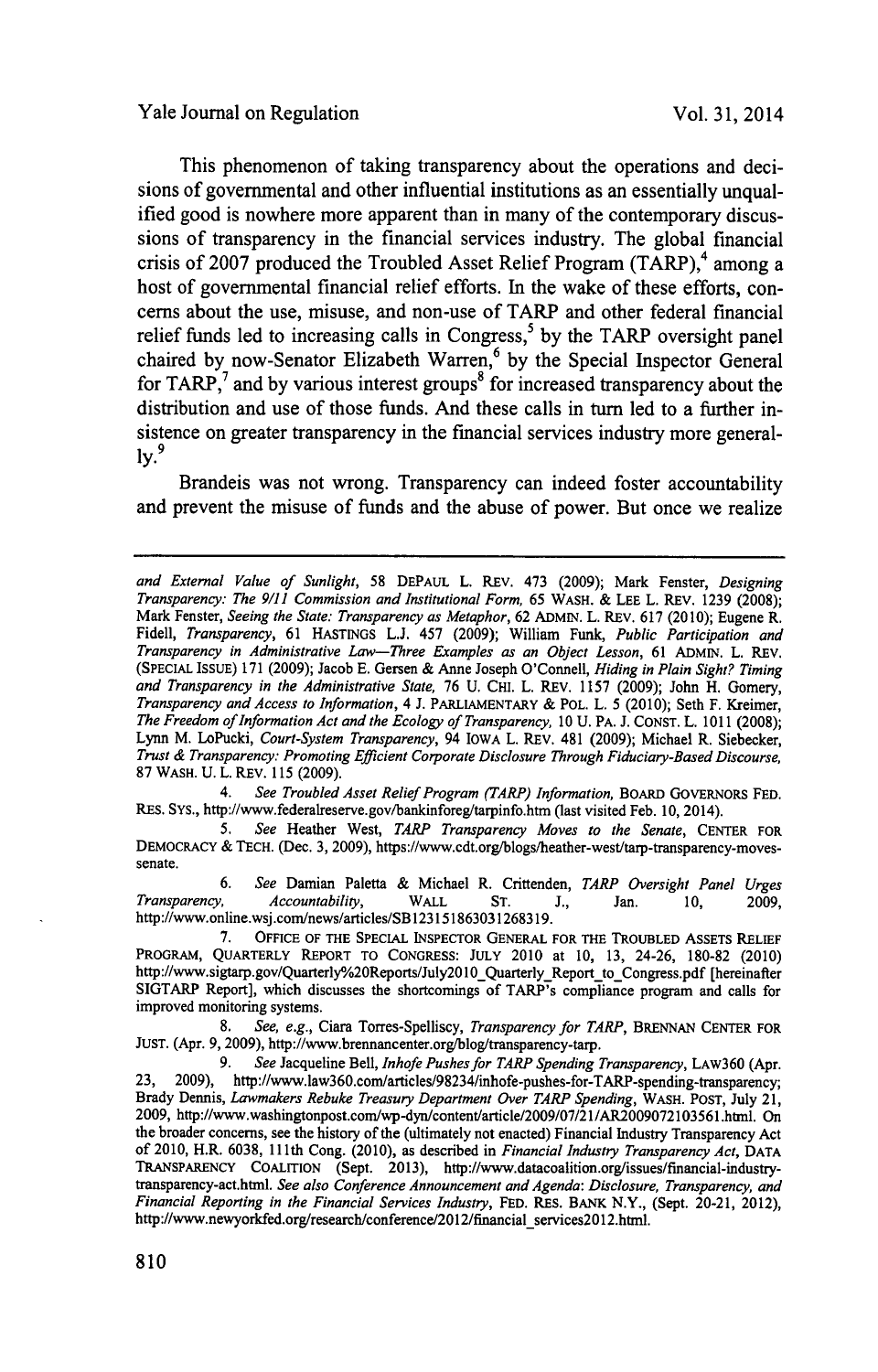that in various other contexts we celebrate the lack of transparency under the rubrics of privacy, confidentiality, secrecy, and independence, among others, it becomes apparent that transparency, including transparency in and about the financial services industry, has its vices as well as its virtues. Indeed, the fact that the newspapers and other media that often call for greater transparency about government and corporate behavior, including  $TARP<sub>10</sub><sup>10</sup>$  are the very same media that vigorously resist transparency in the name of journalist's privilege<sup>11</sup> should alert us to the complexities of the issue and to the risks of assuming too easily that more transparency is necessarily always for the good.

The tone of the previous paragraph notwithstanding, my goal in this paper is not to argue against transparency. It is, however, to suggest that transparency has costs as well as benefits, both generally and in the particular context of **fi**nancial institutions such as commercial banks, insurance companies, investment banks, and brokerage houses. And in at least some financial domains, the costs of increased transparency may very well exceed the benefits.

### **I.** The Contemporary Concems-A Brief History

Transparency and financial regulation are both topics of longstanding interest, but the contemporary merger of the two topics is largely a product of the financial crisis of **2007-2008** and the subsequent governmental attempts to alleviate its consequences and prevent its recurrence.<sup>12</sup> Most prominent among these efforts was the Troubled Asset Relief Program, commonly known **by** the abbreviation TARP, but more commonly and more pejoratively referred to as the "bank bailout." The basic idea behind the program was for various arms of the federal government to purchase assets of and equity in banks and other **fi**nancial institutions and also to provide federal loans to those institutions all on the theory that this infusion of money from the federal government would increase liquidity, especially bank liquidity. This liquidity would in turn enable the banks, arguably with less risk than would otherwise have been the case, to

**<sup>10.</sup>** *See* Bloomberg v. Bd. of Governors of the Fed. Reserve Sys., **601 F.3d** 143 **(2d** Cir. 2010); Fox News Network, **LLC** v. Bd. of Governors of the Fed. Reserve Sys., **601 F.3d 158 (2d** Cir. 2010).

**<sup>11.</sup>** *See* United States v. Sterling, **732 F.3d 292** (4th Cir. **2013);** Cobin v. Hearst-Argyle Television, Inc., **561** F. Supp. **2d** 546 **(D.S.C. 2008);** *In re* Application of Bloomberg L.P., No. **97-227, 1998** WL 42252 **(E.D.** Pa. Jan. **8, 1998).**

<sup>12.</sup> Scholarship on financial transparency both predated and postdated the **2007-2008** financial crisis, but much of it has been focused more generally on the question of disclosure of information about securities to investors as well as disclosure of the terms of financial agreements to consumers. *See, e.g.,* Susanna Kim Ripken, *The Dangers and Drawbacks of the Disclosure Antidote: Toward a More Substantive Approach to Securities Regulation,* **58** BAYLOR L. REv. **139 (2006);** L. Gordon Crovitz, *Transparency is More Powerful Than Regulation,* WALL **ST. J.,** Mar. **30, 2009,** at **A21;** Richard H. Thaler **&** Cass R. Sunstein, *Disclosure is the Best Kind of Credit Regulation,* WALL **ST. J.,** Aug. **13, 2008,** at **A17;** Diana Golobay, *Fed Publishes Wave of Rules for Mortgage Origination Transparency,* HOUSINGWIRE (Aug. **16,** 2010, **1:01** PM), http://www.housingwire.com/articles/fedpublishes-wave-rules-mortgage-origination-transparency.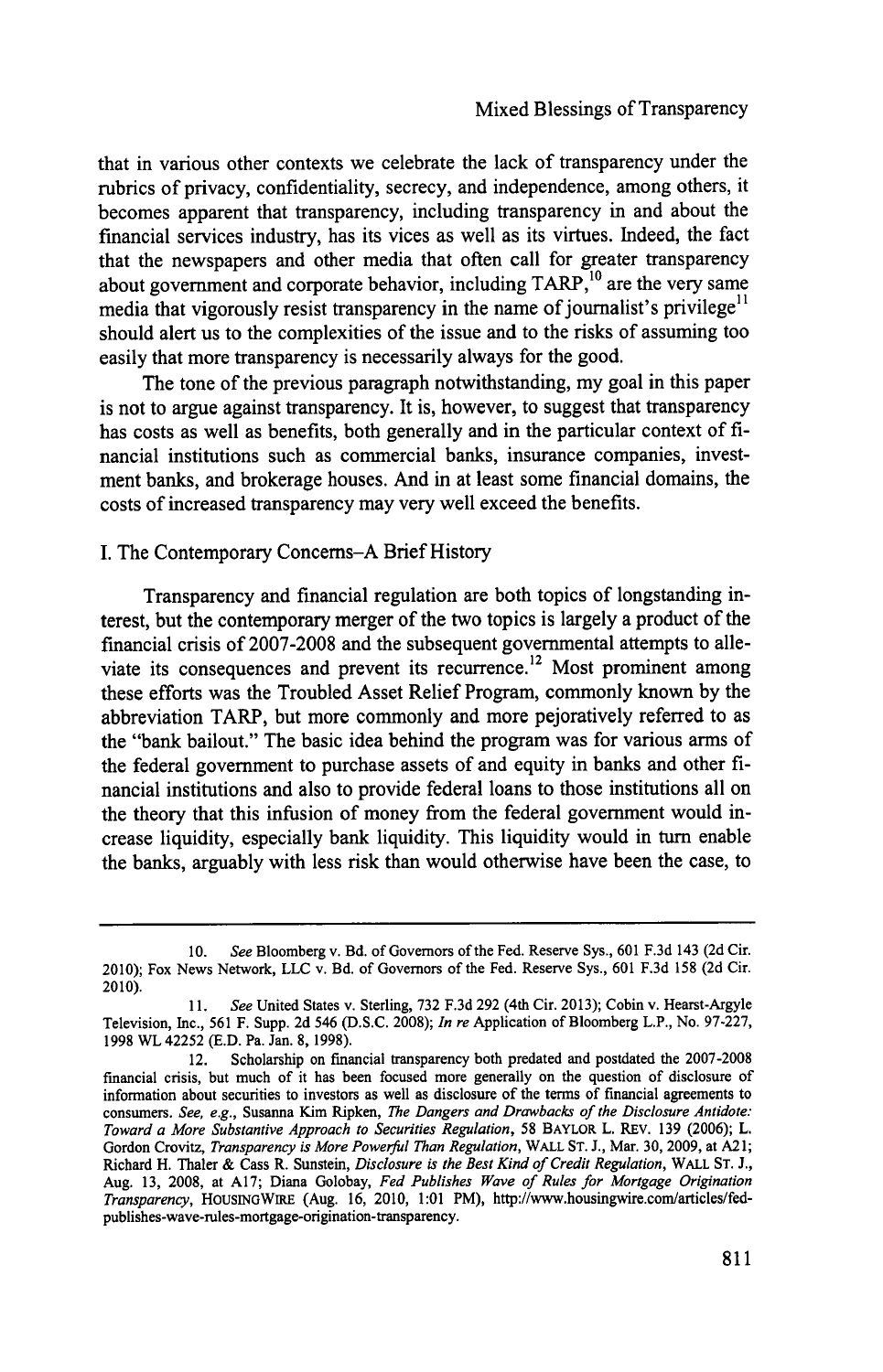increase their loans for mortgages and small businesses, all of which would then proceed to stimulate the larger economy.

Transparency was hardly much of an issue with respect to the initial nature of TARP itself, which was widely and publicly discussed. But there subsequently emerged a range of worries about the lack of information regarding which funds were going to which banks.<sup>13</sup> More pervasive, however, and more vocally expressed, was a concern about the use of those funds **by** their financial institution recipients. The ubiquity of the "bank bailout" phrase notwithstanding, the point of TARP was to produce the financial liquidity that would in turn produce more loans and a stimulus to the economy.14 But concerns about transparency surfaced once it became apparent that recipient banks had made far fewer loans than would have been expected on the basis of the funds they received. In particular, supporters of greater transparency argued that there was publicly available little information about whether the banks were actually using the funds in the way both Congress and the Bush and Obama administrations had intended. Those calling for more TARP transparency, therefore, were largely demanding information about the use of government funds **by** the recipients, specifically the extent to which government funds had actually wound up in the hands of home buyers, small businesses, and various other end users.<sup>15</sup>

At the same time as transparency concerns arose over TARP, another set of worries surfaced about the Federal Reserve's direct loans to various banks and other financial institutions. These loans considerably exceeded the entirety of TARP, yet their very existence was not immediately disclosed beyond the confines of the Federal Reserve and the recipients.<sup>16</sup> This non-disclosure by the Fed prompted a new set of transparency concerns, and thus it was the combination of undisclosed Federal Reserve loans to banks and undisclosed uses of TARP funds **by** the banks that has served to put the question of financial transparency so prominently on the public and policy agendas.

The transparency concerns just noted produced concrete effects. Spurred **by** a report from Neil Barofsky, Special Inspector General of **TARP,** and **by**

**<sup>13.</sup>** For a useful overview is Katalina Bianco, see *A Retrospective of the Troubled Asset Relief Program,* **WOLTERS KLUWER** L. **&** Bus., business.cch.com/bankingFinance/focus/News/TARPwhitepaper.pdf (last visited Aug. **11,** 2014).

<sup>14.</sup> The basic idea and mechanism is simple, with the theory being that, with federal loans and federal purchase of bank equity, the banks would have more available cash with which to make loans to businesses, home buyers, and consumers. *See* **BAIRD WEBEL, CONG. RESEARCH SERV.,** R41427, **TROUBLED ASSET RELIEF PROGRAM** (TARP): **IMPLEMENTATION AND STATUS (2013),** http://www.fas.org/sgp/crs/misc/R41427.pdf; *Troubled Asset Relief Program (TARP) Information,* **BOARD GOVERNORS FED.** RES. **Sys.,** www.federalreserve.gov/bankinforeg/tarpinfo.htm (last visited Feb. **23,** 2014). *See also Credit Market Programs,* **U.S. DEP'T TREASURY,** http://www.treasury.gov/initiatives/financial-stability/TARP-Programs/credit-marketprograms/Pages/default.aspx (last visited Feb. **23,** 2014).

**<sup>15.</sup>** *See* Paletta **&** Crittenden, *supra* note **7;** SIGTARP Report, *supra* note **8,** at **6.**

**<sup>16.</sup>** *See* Bob Ivry, Bradley Keoun **&** Phil Kurtz, *Secret Fed Loans Gave Banks \$13 Billion Undisclosed to Congress,* **BLOOMBERG MARKETS MAG.,** Nov. **27,** 2011, www.bloomberg.com/news/2011-11-28/secret-fed-loans-undisclosed-to-Congress-gave-banks-13 billion-in-income.html.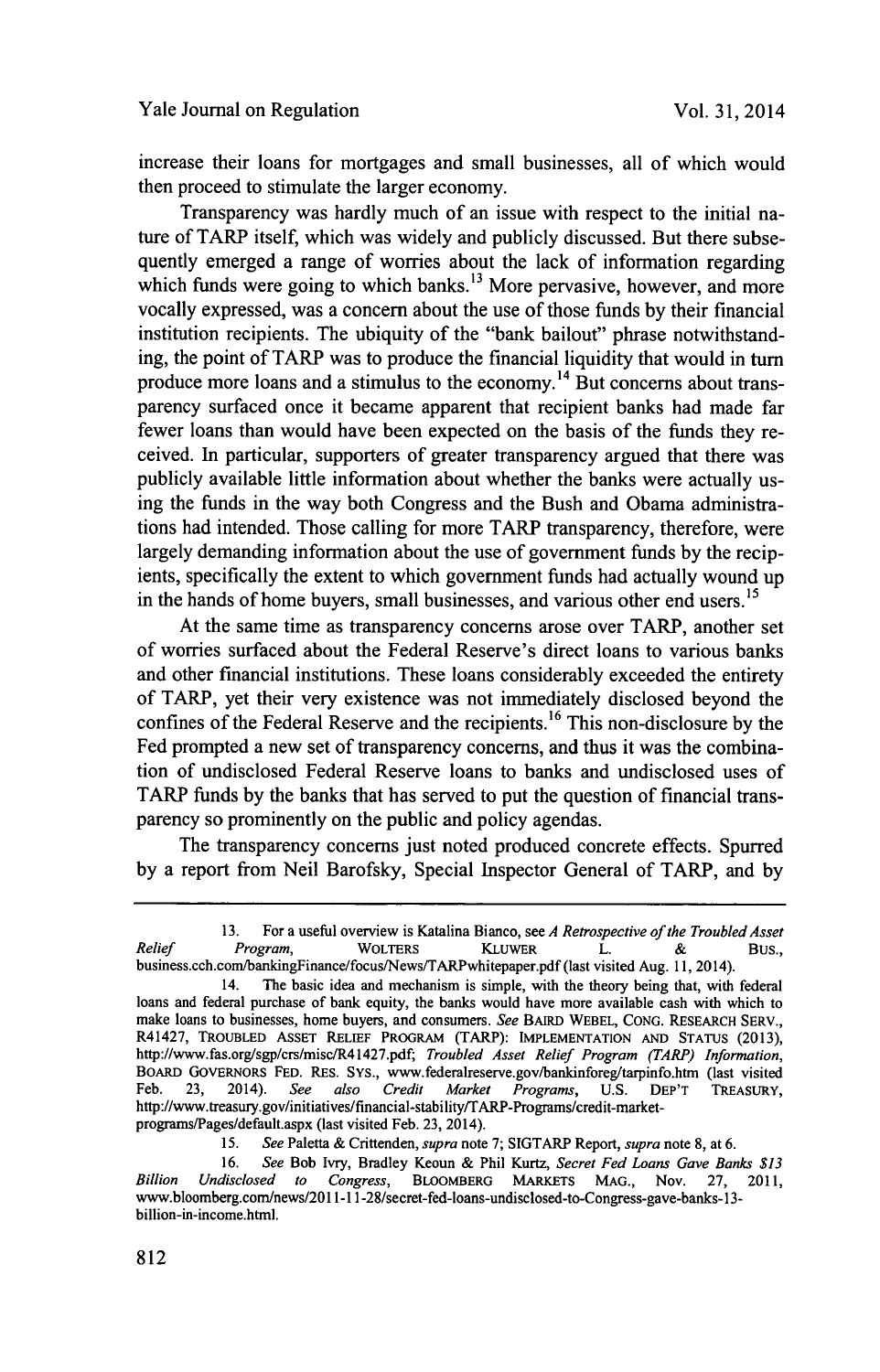comments from Elizabeth Warren, head of the Congressional Oversight Panel on the use of TARP funds, legislators introduced numerous bills in Congress to require disclosure of all of the information described above.17 In the end, the collective concern about the transparency of TARP and Federal Reserve funds produced the transparency provisions in the Dodd-Frank Act, $^{18}$  a number of transparency requirements in various other federal statutes, $19$  and, perhaps most influentially, a general environment of transparency agitation that now makes it far more difficult to keep from the public, the press, and from Congress much of the kind of financial information that had not been disclosed between **2007** and **2009.**

#### **II.** The Case for Transparency

The October 2012 report of the Special Inspector General for the Troubled Asset Relief Program (SIGTARP) featured on its cover the Special Inspector's slogan: "Advancing Economic Stability Through Transparency, Coordinated Oversight, and Robust Enforcement."<sup>20</sup> Interestingly, but not surprisingly, the call for transparency is linked in this slogan with oversight and enforcement, thus making clear that transparency, like oversight and enforcement, was in this context understood as a strategy for preventing and punishing malfeasance.

In the context of the regulation of financial institutions, malfeasance can take many forms. When Brandeis first touted the disinfecting advantages of sunlight and thus of transparency, he was plainly talking about malfeasance in its most extreme and overt forms-bribery, stealing, the sale of public office and public licenses, and various other types of what was undeniably graft and corruption.<sup>21</sup> And if these are the kinds of wrongs we worry about, then the claim that transparency makes such activities more difficult is virtually selfevident. In most contexts, after all, illegality is substantially easier in secret than it is in public, and only under circumstances of severe law enforcement breakdown do we see a proliferation of open defiance of the law.

In many financial contexts, however, illegality is not the principal issue. Instead the concern is with actions that are legal but contrary to the purpose of the law. That the banks that received TARP funds devoted fewer of those funds to loans and more to their own financial stability and well-being might have been inconsistent with the chief goal of TARP, but the non-lending of **TARP**

**<sup>17.</sup>** *See West, supra* note **6** (describing congressional reactions to transparency concerns).

**<sup>18.</sup>** Dodd-Frank Wall Street Reform and Consumer Protection Act, Pub. L. No. **111- 203,** tit. VII, 124 Stat. **1376** (2010) (codified at scattered sections of **7 U.S.C.** and of **15 U.S.C.).**

**<sup>19.</sup>** *E.g.,* Federal Funding Accountability and Transparency Act, **Pub.** L. No. **109-282,** as amended **by** Pub. L. No. **110-252, §6202,** 122 Stat. **2323** (2010) (codified at **31 U.S.C. 6101).**

<sup>20.</sup> **OFFICE OF THE SPECIAL INSPECTOR GENERAL FOR THE TROUBLED ASSETS RELIEF** PROGRAM, **QuARTERLY REPORT TO CONGRESS: OCTOBER** 2012 (2012), http://www.sigtarp.gov/Quarterly%20Reports/October\_25\_2012\_Report\_to\_Congress.pdf

<sup>21.</sup> *See BRANDEIS, supra* note 2, at **92.**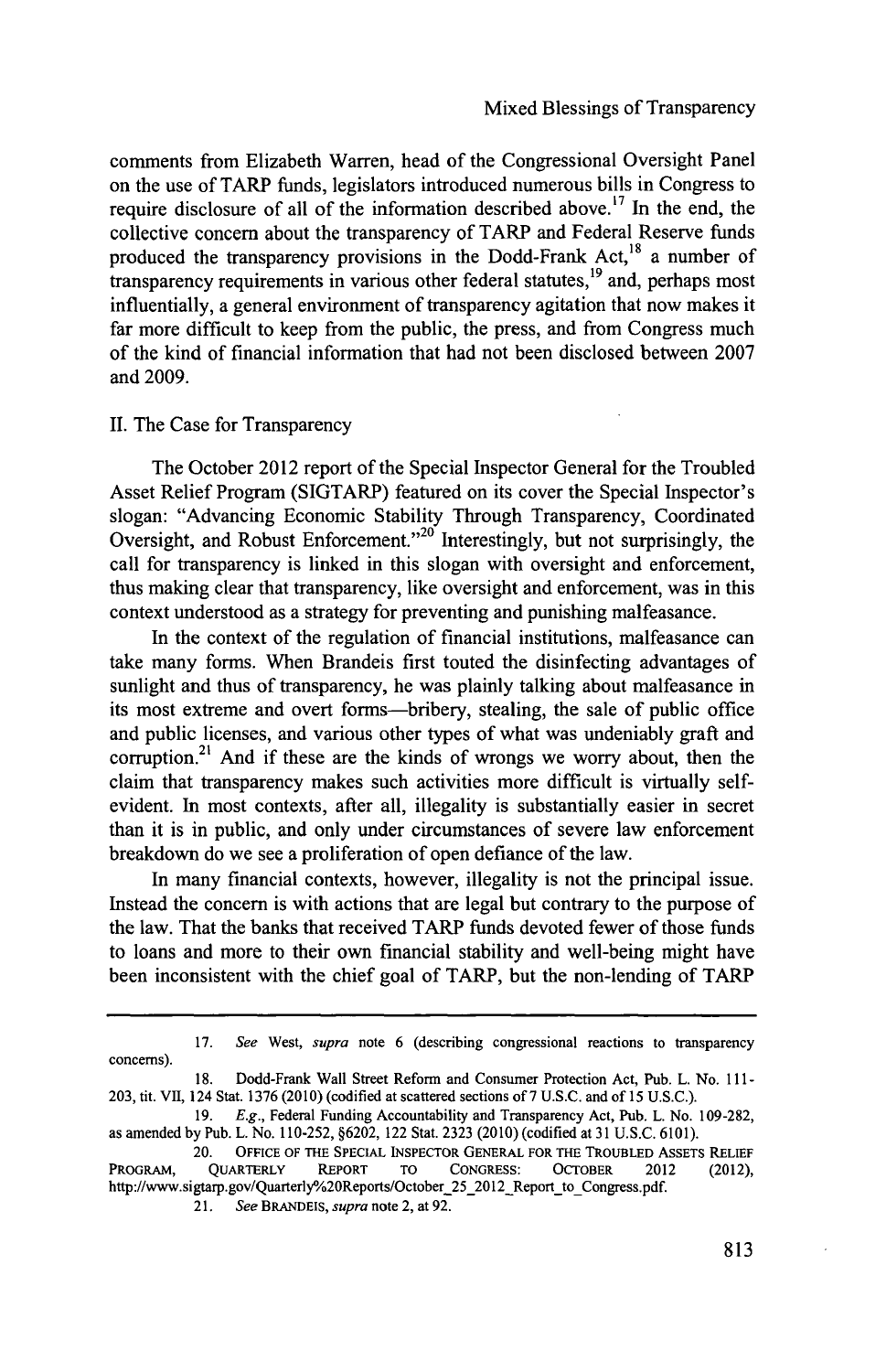funds was not illegal. And although major Federal Reserve loans to those same financial institutions involved massive expenditures of federal funds, neither making nor receiving those loans involved violations of the law.

Despite the fact that this second kind of financial transparency is not aimed primarily at curbing illegality, the effects are largely the same. For reasons that involve intricate and interrelated issues of policy, politics, psychology, and sociology, certain actions—even entirely legal ones—are easier to perform in secret than in public. Insofar as some of those lawful actions would ininvite criticism, disapproval, press attention, political attention, and perhaps even policy changes, transparency makes the disapproved activities more difficult to perform than would be the case were the gaze of public and press attention less focused. To put it more directly, even if a bit hyperbolically, transparency makes it harder for "bad" people to do "bad" things. "Bad" here may refer to activities that are genuinely and deeply wrong or simply to policies or practices that are in some milder way mistaken, but the basic idea is that transparency is, **by** and large, perceived to be a tool for the minimization of official error, a tool that is often effective in accomplishing *that* end.

## III. But **...**

Although it seems difficult to argue with the proposition that minimizing the opportunities for malfeasance or official error is a good thing or to challenge the proposition that transparency will facilitate such minimization of malfeasance or error, the matter is not so simple. Once we realize that few of us wear transparent clothes, live in transparent houses, or have transparent bathroom doors, we can begin to glimpse the possibility that transparency is not necessarily something to be pursued at all times and in all contexts. More specifically, we can identify (at least) three values that are in some tension with the goals that transparency might foster, values that may at times be more important or more at risk than the benefits that increased transparency can bring.

## *A. Transparency versus Privacy*

It is a source of some irony that the Louis Brandeis who in **1913** touted the virtues of transparency under the rubric of sunlight and openness<sup>22</sup> is the same Brandeis who twenty-three years earlier had launched the modern right to privacy.<sup>23</sup> The irony emerges from the fact that one of the most important dimensions of the multi-faceted contemporary right to privacy is a right *against* transparency. That aspect of privacy may be less obvious if we think of privacy in terms of a right of choice unimpeded **by** government restriction, as in the

<sup>22.</sup> **See** *BRANDEIs, supra* note 2.

**<sup>23.</sup> See** Samuel **D.** Warren **&** Louis **D.** Brandeis, **The** *Right to Privacy,* 4 HARv. L. REv. **193 (1890).**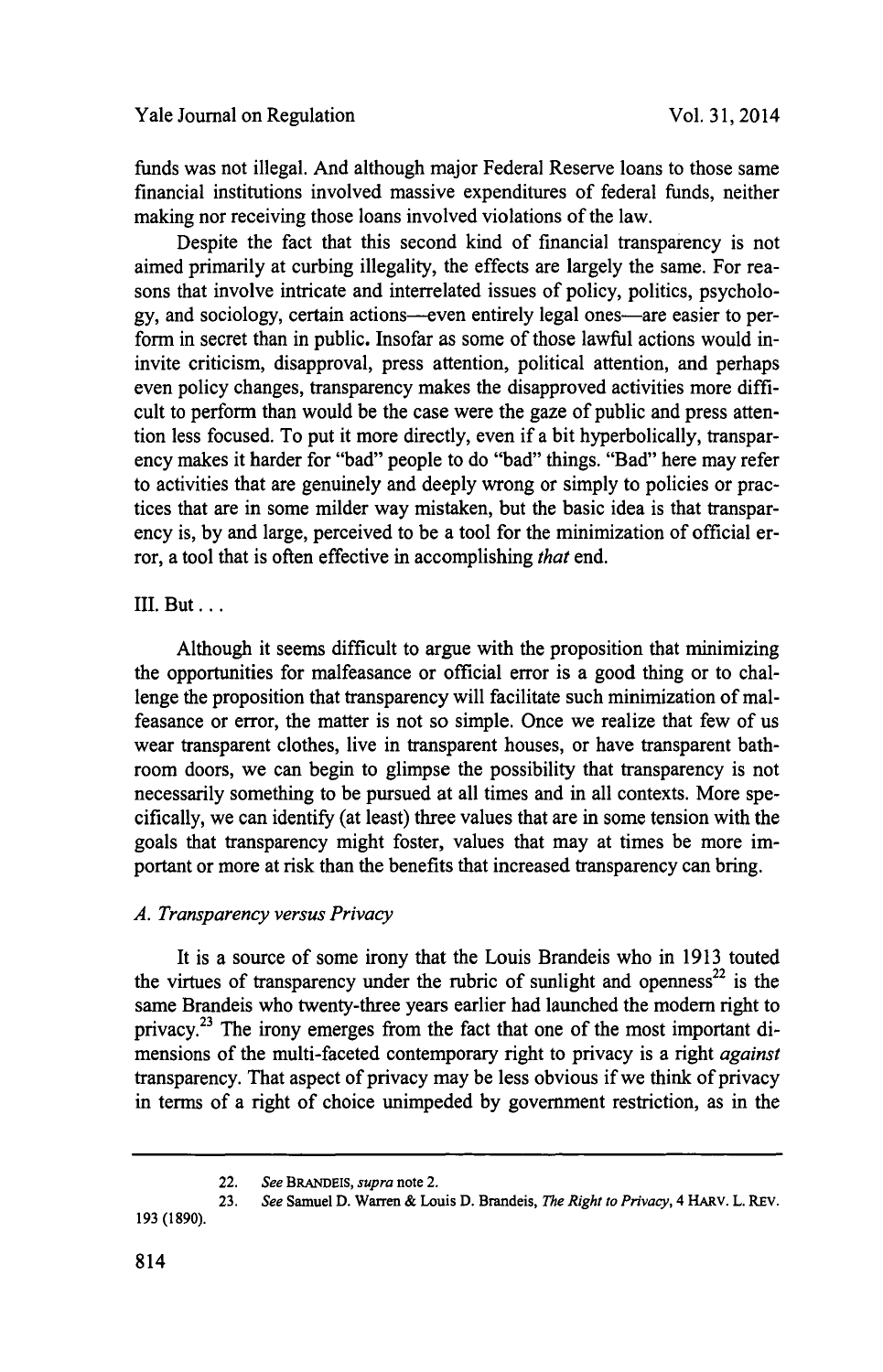contraception<sup>24</sup> and abortion<sup>25</sup> cases and their progeny,<sup>26</sup> and it may be less obvious if we have in mind the right against misappropriation of one's likeness,<sup>27</sup> the original idea about which Warren and Brandeis were writing in **1890.** In such cases the right to privacy is not, or at least not directly, a right against disclosure or a right against transparency. 28 But the rubric of the "right to privacy" encompasses several different interests and several different rights, $^{29}$  and thus if we turn away from the Supreme Court's "right to privacy" jurisprudence and look at the modem tort of invasion of privacy, we can see that it is a tort whose essence is indeed a right against transparency. At the heart of this version of the right to privacy is the right to control the facts about one's own life and thus a right against the publication of essentially accurate but non-newsworthy information.30 Insofar as the typical violation of this aspect of the right to privacy can be understood as the making transparent of that which the right-holder wishes to keep secret,<sup>31</sup> the claim of the right to privacy is at the same time a claim against transparency.

This way of understanding the right to privacy—as directly opposing an interest in transparency—is apparent once we realize that many of the complaints about the lack of TARP transparency were complaints about the nondisclosure or non-availability of information about the banks' use of TARP funds to make loans. Consider in this context the case of *McMullan v. Wohlgemuth,32* decided **by** the Supreme Court of Pennsylvania in **1973.** There the court upheld, against a newspaper's First Amendment objection, a Pennsylvania statute that restricted the disclosure of the names of welfare recipients.<sup>33</sup> In upholding the statute and rejecting the First Amendment claim, the court concluded that the receipt of government funds was not a matter of public concern that would require the recipients to relinquish what would otherwise have been their

**29.** On the way in which the right to privacy is multi-faceted in just this way, see Richard **A.** Posner, *Free Speech in an Economic Perspective,* 20 **SUFFOLK U.** L. REV. **1,** 43 n.70 **(1986).**

**30.** *See* **RESTATEMENT (SECOND)** OF TORTS **§ 652D (1977);** Samantha Barbas, *The* Sidis *Case and the Origins of Modern Privacy Law,* **36** COLuM. **J.L. &** ARTS 21, 24 (2012) (noting the tension between the public's desire for both privacy and disclosure of gossip).

**31.** On secrecy, with frequent references to the connections between secrecy and privacy, see generally **SISSELA** BOK, **SECRETS: ON THE ETHICS OF CONCEALMENT AND** REVELATION **(1982).**

**32. 308 A.2d 888** (Pa. **1973).**

**33.** *Id.* at **892;** *see also* Mon Valley Unemployed Comm. v. Dep't of **Pub.** Welfare, **618 A.2d 1227, 1229** (Pa. Commw. Ct. **1992);** Seth F. Kreimer, *The Right to Privacy in the Pennsylvania Constitution,* **3** WIDENER **J.** PUB. L. **77,** 112 **(1993)** (noting the judicial approach of interpreting statutes "in light of the constitutional commitment to privacy").

<sup>24.</sup> Griswold v. Connecticut, **381 U.S.** 479 **(1965).**

**<sup>25.</sup>** Roe v. Wade, **410 U.S. 113 (1973).**

**<sup>26.</sup>** *E.g.,* Planned Parenthood of Southeastern Pa. v. Casey, **505 U.S. 833 (1992).**

**<sup>27.</sup>** *See* Zacchini v. Scripps-Howard Broad. Co., 433 **U.S. 562 (1977).**

<sup>28.</sup> It is worth mentioning, however, that disclosure-transparency in some sensemay well inhibit the exercise of a constitutional right. *See* Hodgson v. Minnesota, 497 **U.S.** 417 **(1990)** (invalidating a requirement of notice to both parents for an abortion for an unemancipated minor); **NAACP** v. Alabama *ex rel.* Patterson, **357 U.S.** 449 **(1958)** (invalidating compelled disclosure of organizational membership lists).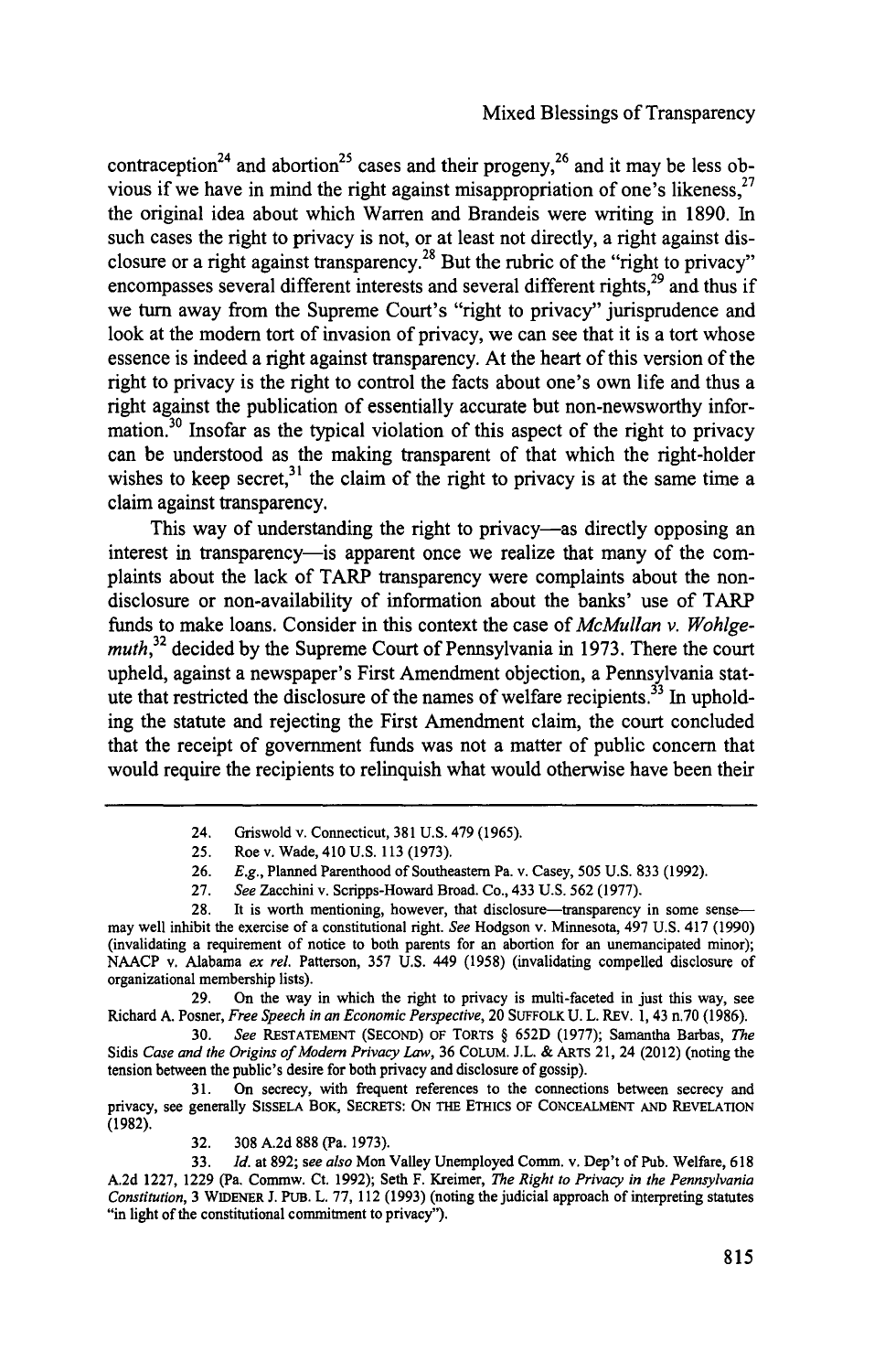right to privacy about precisely that information.<sup>34</sup> Indeed, when we think about *McMullan* in relation to information about wages of individual employees<sup>35</sup> or to criminal records,  $36$  it becomes clear that there are many issues in which a claim of transparency stands against the claims of informational privacy from those who do not wish their personal information to be quite so transparent.

Thus, whether the Supreme Court of Pennsylvania was right or wrong, it is hard to argue that its conclusion was irrational. At the very least, we understand the interests of those who would not want their welfare receipts, salaries, and much else disclosed. And we understand that those interests are not much, if at all, decreased **by** the fact that the funds those people receive are provided **by** the government. **If** that is the case, then we can see that the same concerns might relate to the direct or indirect recipients of TARP funds. Perhaps the argument seems attenuated if the question is whether Bank of America, Chase, or Wells Fargo can plausibly be equated with the welfare recipients in *McMul* $lan<sup>37</sup>$  But if the concern is over what those institutions did with TARP funds that Congress and the President and the public intended to be loaned to bank customers, including to individuals seeking mortgages and to small businesses desiring loans, then the question seems far more reasonable: might a right of privacy on the part of bank customers provide some justification for allowing the banks and other recipients of TARP funds to refuse to disclose what they were doing with those funds? Some of this concern might be alleviated **by** the provision of aggregate and not individual data, but in at least some contexts even aggregate data might be sufficiently identifiable with individuals to raise the same concern.<sup>38</sup> If  $\overline{a}$  bank is required to disclose the details of all loans it makes to businesses **by** type of business and location, for example, and if there are only two dry cleaners in a town, might the dry cleaning businesses have at least some interest in non-disclosure of the fact that they are loan recipients?

**My** goal here is not to answer this question, and certainly not to suggest that there might not be strong arguments militating in favor of disclosure. But once we frame the issue in this way, and thus once we see that increased transparency may implicate multiple interests cutting in different directions, we can

<sup>34.</sup> *See* McMullan, **308 A.2d** at *894-95.*

*<sup>35.</sup> See* Sapp Roofing Co. v. Sheet Workers Int'l Ass'n, Local Union No. 12, **713 A.2d 627** (Pa. **1998)** (granting labor union access to wage information but not employees' personal information); *see also* Redding v. Jacobsen, **638 P.2d 503** (Utah **1981)** (holding that there is no constitutional right to access personally identifiable salary information).

**<sup>36.</sup>** *See* New Bedford Standard-Times Publ'g Co. v. Clerk of Third Dist. Court of Bristol, **387 N.E.2d 110** (Mass. **1979)** (upholding a statute that prohibited public access to criminal records).

**<sup>37.</sup>** Although perhaps not so after *Citizens United v. Fed. Election Comm'n, 558* **U.S. 310 (2010). If,** as a matter of existing positive law, corporations have free speech rights more or less coextensive with those of natural persons, then perhaps much the same might now apply to rights of privacy, at least informational privacy, as well.

**<sup>38.</sup>** *See* Harris *ex rel.* Harris v. Easton Publ'g Co., 483 **A.2d 1377** (Pa. Super. 1984) (concluding that the absence of individual names does not necessarily obviate the concerns in *McMullan v. Wohlgemuth).*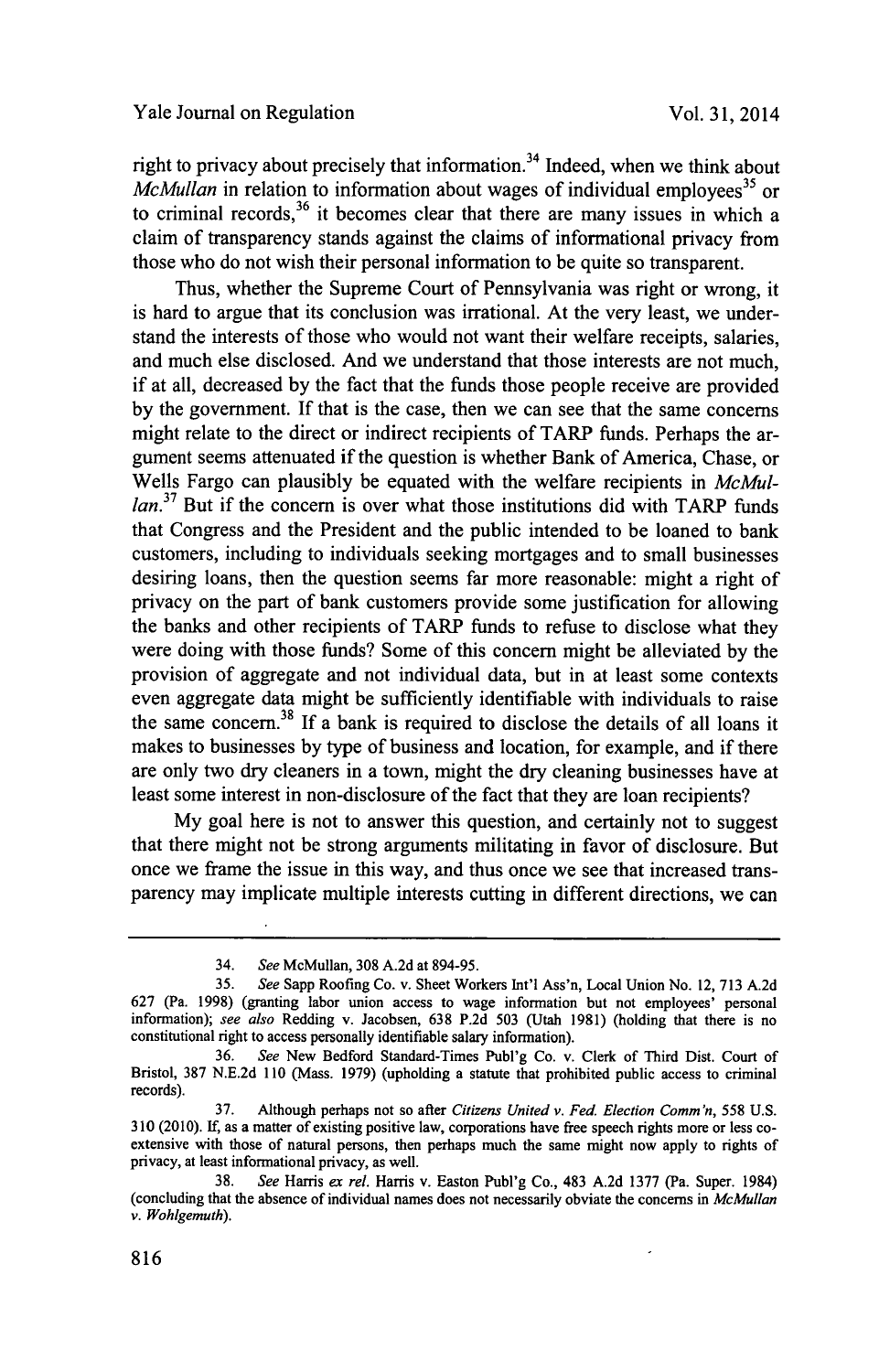see that the issue is far from clear-cut. There are many arguments in favor of transparency about the use of government funds, but there are arguments from and about privacy that might in some dimensions argue against transparency, especially in the context of how federal fund recipients use those funds, which is exactly the context in which the transparency concerns were initially raised.

#### *B. Transparency versus Confidentiality*

Evidentiary privileges are a well-entrenched feature of American law. Communications between lawyers and their clients,<sup>39</sup> between therapists and  $40$  keep  $40$  between spouses, $4^1$  and between clergy and their parishioners, $4^2$ for example, are widely protected against disclosure, and so too, although less commonly, are communications between physicians and their patients.  $43^{\circ}$  In addition, as a matter of constitutional law, communications among certain highranking executive department officials are similarly privileged.<sup>44</sup> Journalists have long argued, as noted above,<sup>45</sup> that a similar privilege should also protect communications between journalists and their sources. And although claims that such a privilege is rooted in the First Amendment have never been authoritatively accepted, $4^{\overline{6}}$  it does exist as a matter of statute in more than forty states<sup>47</sup> and as a matter of internal practice in the U.S. Department of Justice.<sup>48</sup>

The basis for these various evidentiary privileges is well known. The privileges vary in content and focus, but all are based on the fundamental premise

**<sup>39.</sup>** *See generally* **CHRISTOPHER B. MUELLER** *&* **LAIRD C. KIRKPATRICK, EVIDENCE 308-395 (3d** ed. **2003).**

<sup>40.</sup> *E.g.,* Jaffee v. Redmond, **518 U.S. 1 (1996)** (holding that federal law recognizes a privilege protecting communications between a psychotherapist and her patient and that notes taken **by** a social worker in the course of a counseling session were protected from compelled disclosure).

<sup>41.</sup> *E.g., In re* Grand Jury Investigation (Hipes v. United States), **603 F.2d 786, 788-89** (9th Cir. **1979);** Note, *Pillow Talk, Grimgribbers and Connubial Bliss: The Marital Communication Privilege, 56* **IND. L.J.** 121 **(1980).**

<sup>42.</sup> *See* Jacob M. Yellin, *The History and Current Status of the Clergy-Penitent Privilege,* **23 SANTA CLARA L.** REv. **95 (1983).**

<sup>43.</sup> *See, e.g.,* Oxford v. Hamilton, **763 S.W.2d 83,** 84 (Ark. **1989)** (discussing the privilege granted to confidential communications between doctors and patients); State v. More, **382 N.W.2d 718, 721** (Iowa Ct. **App. 1985)** (describing the essential elements of a privileged doctor-patient communication).

<sup>44.</sup> *See* Chi. **& S.** Air Lines v. Waterman **S.S.** Corp., **333 U.S. 103, 111** (1948); *cf* United States v. Nixon, 418 **U.S. 683** (1974) (recognizing privilege but only a qualified one).

*<sup>45.</sup> See supra* note 12.

<sup>46.</sup> Branzburg v. Hayes, 408 **U.S. 665, 708 (1972).**

<sup>47.</sup> The status of state law reporters' privileges and the implications for a federal privilege are at the heart of *In re: Grand Jury Subpoena, Judith Miller,* **397 F.3d** 964 **(D.C.** Cir. **2005),** *reissued,* 438 **F.3d** 1141 **(D.C.** Cir. **2006).**

Policy with Regard to the Issuance of Subpoenas to Members of the News Media, Subpoenas for Telephone Toll Records of Members of the News Media, and the Interrogation, Indictment, or Arrest of, Members of News Media, **28** C.F.R. **§ 50.10** *(2012); see* RonNell Andersen *Jones, Rethinking Reporters Privilege, Ill* MICH. L. REV. 1221 **(2013);** Erik Ugland, *The New Abridged Reporter's Privilege: Policies, Principles, and Pathological Perspectives,* **<sup>71</sup>**OHIO **ST. L.J. 1,**  $10(2010)$ .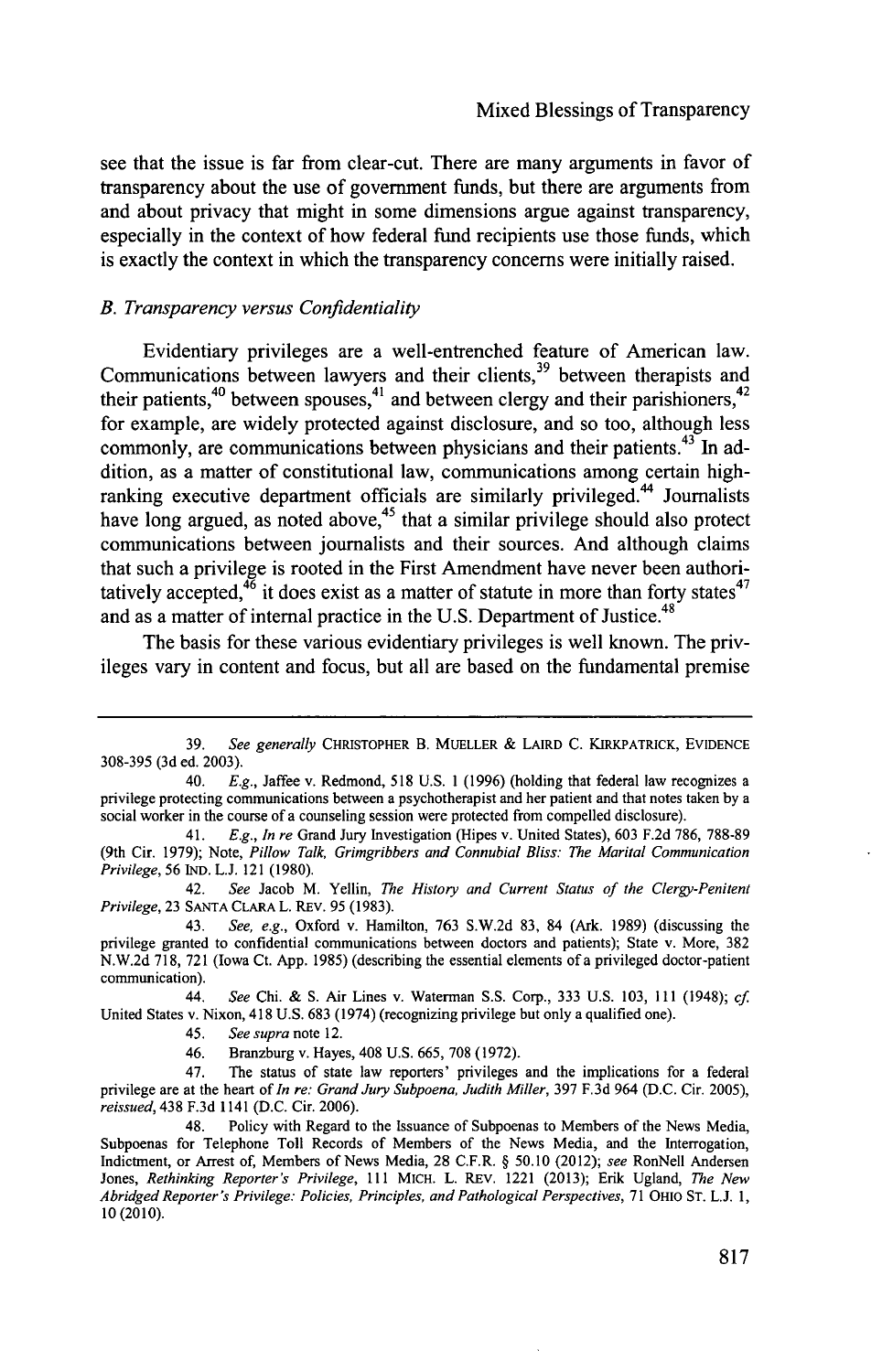that certain things that are useful to have said are less likely to be said in the glare of Justice Brandeis's sunlight. The range of sins that would be admitted in the confessional booth is, we suppose, greater than the range that would be admitted in a crowd of friends, relatives, casual acquaintances, and perfect strangers. The same principle applies to feelings and problems that would be discussed with a psychiatrist, clinical psychologist, or other therapist. And the assumption underlying the privilege for journalists' discussions with their sources, as well as for the identity of those sources, is that personal safety, **job** security, risk of embarrassment, and much else will lead people in possession of confidential information to disclose it only under circumstances of anonymity.<sup>49</sup> In fact, many of the same considerations apply to the idea of the secret ballot and the First Amendment's protection of speaker anonymity,<sup>50</sup> a right that can be (but rarely is) described as a right against transparency.

It seems hard to deny that many of the same considerations would apply to discussions of financial matters **by** those inside various financial institutions. Not every proposed purchase, merger, acquisition, loan, or investment is finalized, and it is difficult to fathom how any commercial bank, investment bank, hedge fund, investment company, insurance company, or other financial institution could even operate without some degree of confidentiality for the discussions and negotiations that precede its final financial decisions. With respect to TARP specifically, should transparency extend to discussions within financial institutions of how much to lend and where to lend it, even if it would not extend to the identity of particular borrowers? **If** those discussions were transparent, Congress and the public could indeed have more input into the ultimate uses or non-uses of TARP funds, which is at the heart of the current concern. But that same opportunity for input might not only cause an inefficient failure of full consideration within the banks about how to spend their money; it might also produce the unintended and perverse consequence of making banks less rather than more likely to expend TARP or similar funds in the first place.

It is often a wise strategy to air the arguments against a proposed course of action before making a final decision about its desirability,  $5<sup>1</sup>$  and we can understand, especially in the modem media environment, how a public or bank official would be reluctant to express doubts for fear that the extent of the doubts would be magnified. That this kind of exaggeration or distortion of otherwise valuable preliminary discussions seems likely and potentially harmful to good

<sup>49.</sup> Indeed, it is a source of some irony that many of the media organizations that often press (and sue) for greater transparency are ones that fight vigorously for the non-transparency of their own news-gathering practices.

**<sup>50.</sup>** *See* McIntyre v. Ohio Elections Comm'n, 514 **U.S.** 334 *(1995)* (protecting the right to engage in anonymous political speech); Talley v. California, **362 U.S. 60 (1960)** (same); *see also* **NAACP** v. Alabama, *357* **U.S.** 449 **(1958)** (finding a First Amendment right to non-disclosure of organization membership lists).

*<sup>51.</sup>* John Stuart Mill praised the Catholic Church's institution of the devil's advocate, a component of the procedure preliminary to canonization, on precisely such grounds. *See* **JOHN STUART** MILL, **ON LIBERTY** (4th ed. **1859).**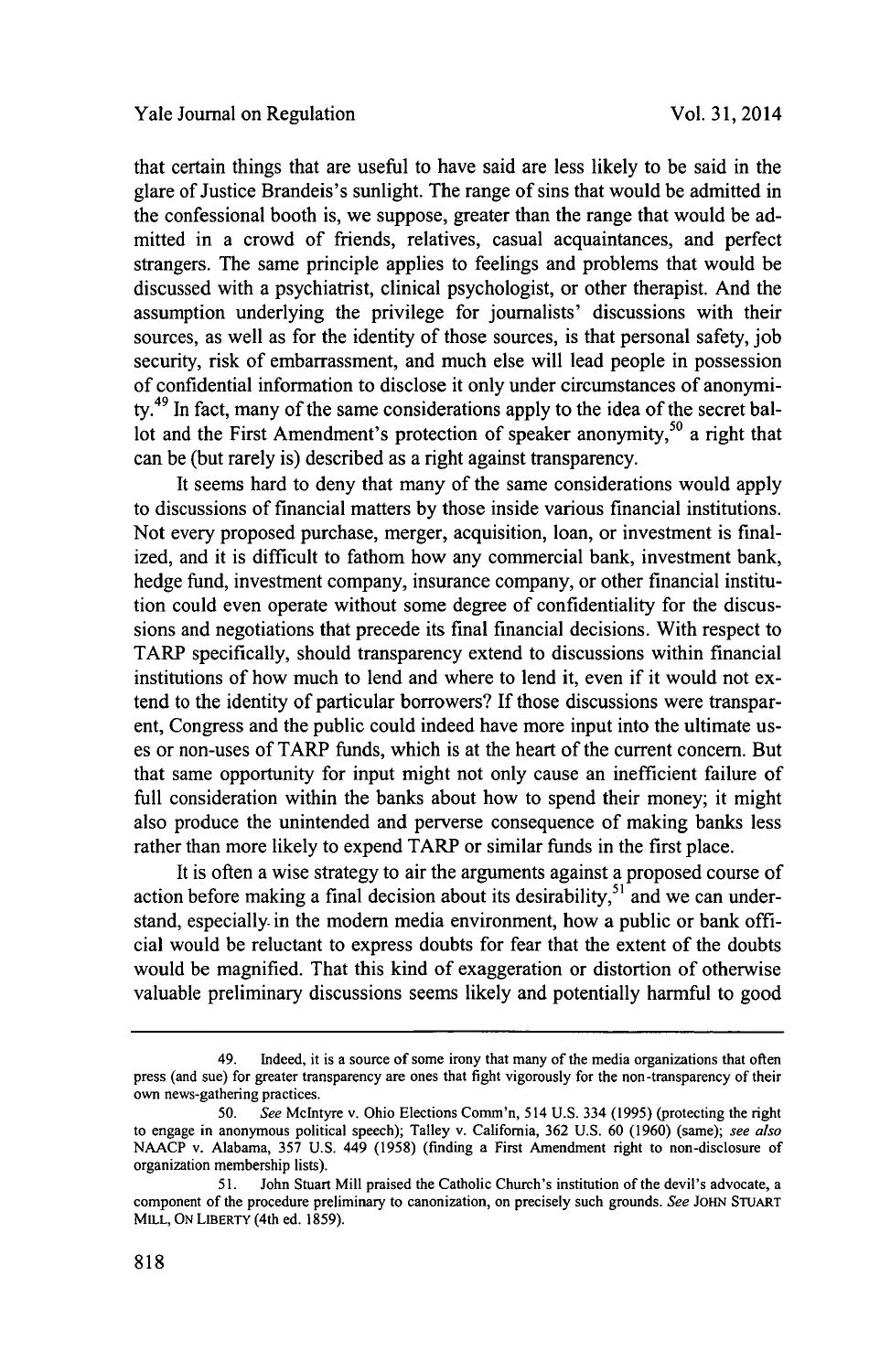decisions should not be understood as an argument for total secrecy with respect to large and publicly held financial institutions whose decisions have major public impact. It is to say, however, that increased transparency comes at a price and that in some contexts more transparency may also produce decisions of lesser quality as it becomes difficult to express doubts and evaluate competing arguments.

### *C. Transparency versus Independence*

In much of the developing world, a major issue is corruption, and it is often argued, with much plausibility, that greater transparency is an effective tool in the battle against official corruption.<sup>52</sup> And because judicial corruption in particular is a matter of special concern in many or perhaps even most developing countries, it is often argued that requiring judges to be transparent about their financial assets and transactions, their business connections, and much else will be an effective tool in the battle against judicial corruption.<sup>53</sup>

Yet in many of these same countries, there is also a concern about judicial independence, with the fear being that judges may be excessively subject to political control by other officials and other branches of government.<sup>54</sup> This latter concern, however, can be seen to be in tension with the former, because many of the same tools that would be effective in the fight against corruption are tools that potentially diminish judicial independence.<sup>55</sup> The judge who must report all of his or her business dealings to an administrative agency, for example, is a judge less likely to be able to trade judicial decisions for personal **fi**nancial gain but is also a judge less independent from that very agency. Conversely, the judge who need not report in any way to a non-judicial branch of government is a judge more able to engage in independent judicial judgment but is also a judge whose potential corruption is less likely to be exposed.

**<sup>52.</sup>** Indeed, the view that transparency is the best prevention for corruption is the guiding principle of Transparency International and the impetus for Transparency International's widely used Corruption Perceptions Index. *See Corruption Perceptions Index 2010,* TRANSPARENCY **INT'L,** http://www.transparency.org/cpi20l0/results (last visited Feb. **23,** 2014).

**<sup>53.</sup>** *See* Edgardo Buscaglia, *Judicial Corruption in Developing Countries: Its Causes and Economic Consequences,* **UNITED** NATIONS OFF. **DRUG** CONTROL **&** CRIME **PREVENTION** (2001), http://www.unodc.org/pdf/crime/gpacpubications/cicpl4.pdf, *Fighting Judicial Corruption, WORLD* BANK, http://go.worldbank.org/E9HS218HHO (last visited Feb. **23,** 2014).

<sup>54.</sup> *See* Elizabeth Nielsen, *Hybrid International Criminal Tribunals, Political Interference, and Judicial Independence, 15* **UCLA J. INT'L** L. **&** FOREIGN **AFF. 289** (2010); *Judicial Independence Project 35034-012,* ASIAN **DEV.** BANK, www.adb.org/projects/35034-012/main (last visited Feb. **11,** 2014); Lorne Neudorf, *Judicial Independence in the Developing World,* CAMBRIDGE **U. UNITED** NATIONS AsS'N, www.groupspaces.com/cuuna/pages/articles (last visited Feb. **11,** 2014).

*<sup>55.</sup> Cf Symposium, Tradeoffs of Candor: Does Judicial Transparency Erode Legitimacy?,* 64 **N.Y.U. ANN.** SURv. AM. L. 443 **(2009)** (recognizing and exploring tensions between judicial transparency and other values).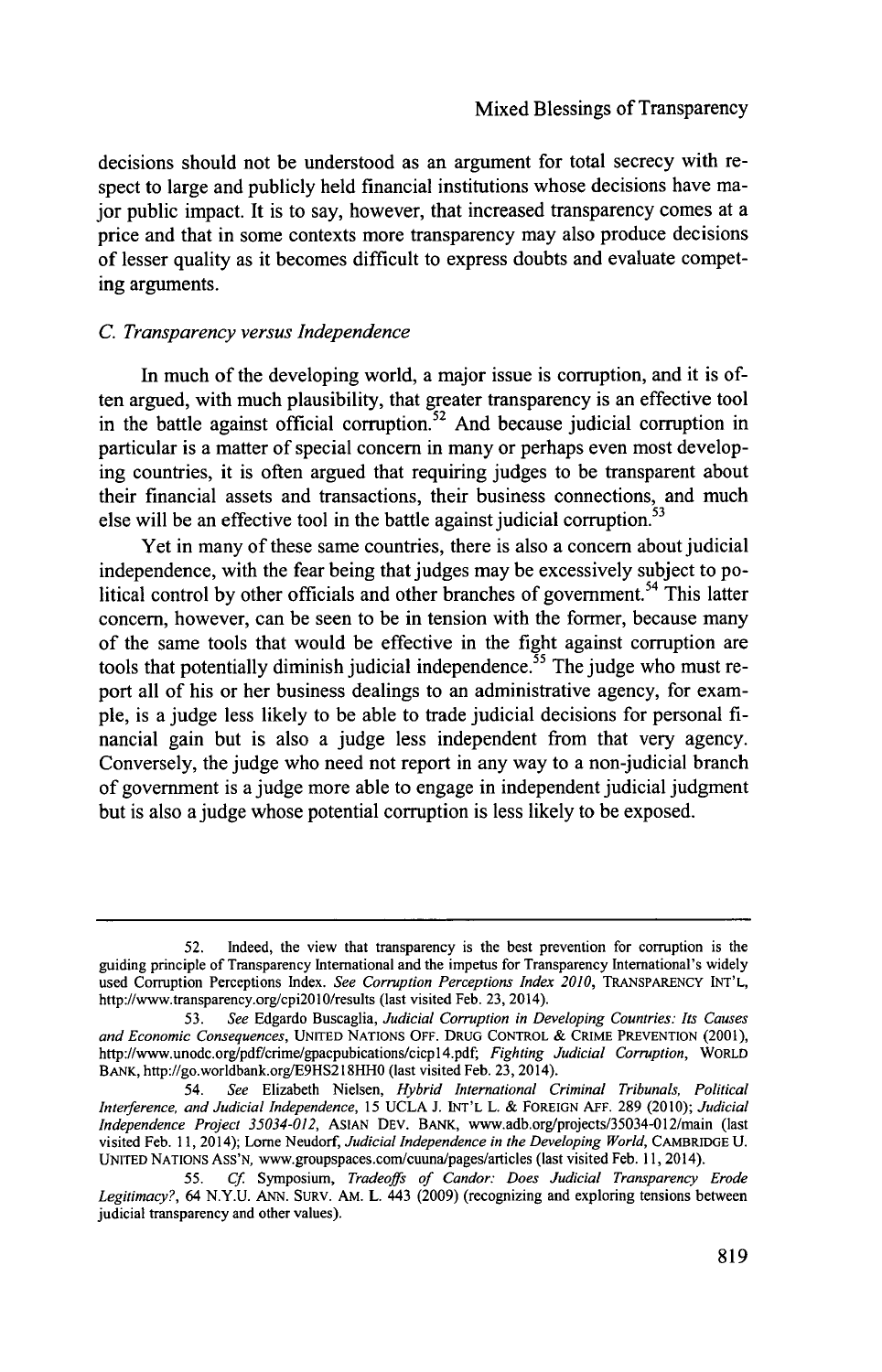Transparency is thus a tool of accountability.<sup>56</sup> We desire transparency, it is said, in order that decision makers will be more accountable to the public, to the press, and to other decision makers.<sup>57</sup> But to be accountable to another institution, including the public, is to be more subject to control **by** that institution and thus less independent from that institution. In many contexts, therefore, we buy accountability through transparency at the price of independence.

Much of this tension was exhibited in the debates about TARP and in particular the debates about accountability to Congress. Not surprisingly, Congress desired more transparency about the use of TARP funds as a way of exercising greater control over the use of those funds. But such a strategy makes financial decisions less independent of the political considerations that obviously dominate legislative decision making. Indeed, this concern influenced the structure of the Federal Reserve. From its founding, the Federal Reserve was organized in a way that would ensure considerable independence from the political process. The theory was that decisions about interest rates, loan amounts, and the like should not be subject to popular (or populist) control. Imagine, for example, a public discussion about the very serious macroeconomic question of when inflation might be desirable.<sup>58</sup> But this independence comes at the cost of accountability, and thus we have observed the largely successful push for more transparency in the Federal Reserve in its dealings and in its decisions. The concrete consequences of that push include the issuance commencing in 1994 of Federal Reserve statements about rate changes and the issuance commencing in **1997** of public statements after all Federal Reserve policy meetings. But this accountability-fueled and largely successful movement for greater Federal Reserve transparency has also arguably made the Federal Reserve less independent and more political, a consequence with blessings that are at best mixed.

We value judicial independence in part because we think that judging, under any theory of law or any theory of judging, is something other than, and more than, responsiveness to short-term politics and short-term public opinion. Much of the same applies to the kinds of financial decisions that are made **by** the Federal Reserve, **by** the Treasury Department, and perhaps even in the boardrooms of large multi-national financial institutions. Transparency will increase public and press and political oversight over the decisions of these institutions, but the leaders of such institutions, unlike federal judges, are not protected **by** life tenure. **A** possible consequence of the greater oversight that transparency can bring, therefore, is not only greater accountability, but less independence, which is the other side of the accountability coin. **If** it is important that complex major macro-economic decisions with global and trillion-dollar consequences not be made at the ballot box or on the front pages of the tab-

**<sup>56.</sup>** For an example of the conjunction of the words "transparent" (or "transparency") and "accountable" (or "accountability"), see, e.g., *John Doe No. I v. Reed,* **561 U.S. 186 (2010).**

**<sup>57.</sup>** *Id.*

*<sup>58.</sup> See The Perils ofFalling Inflation,* **ECONOMIST,** Nov. **9-15, 2013,** at 14.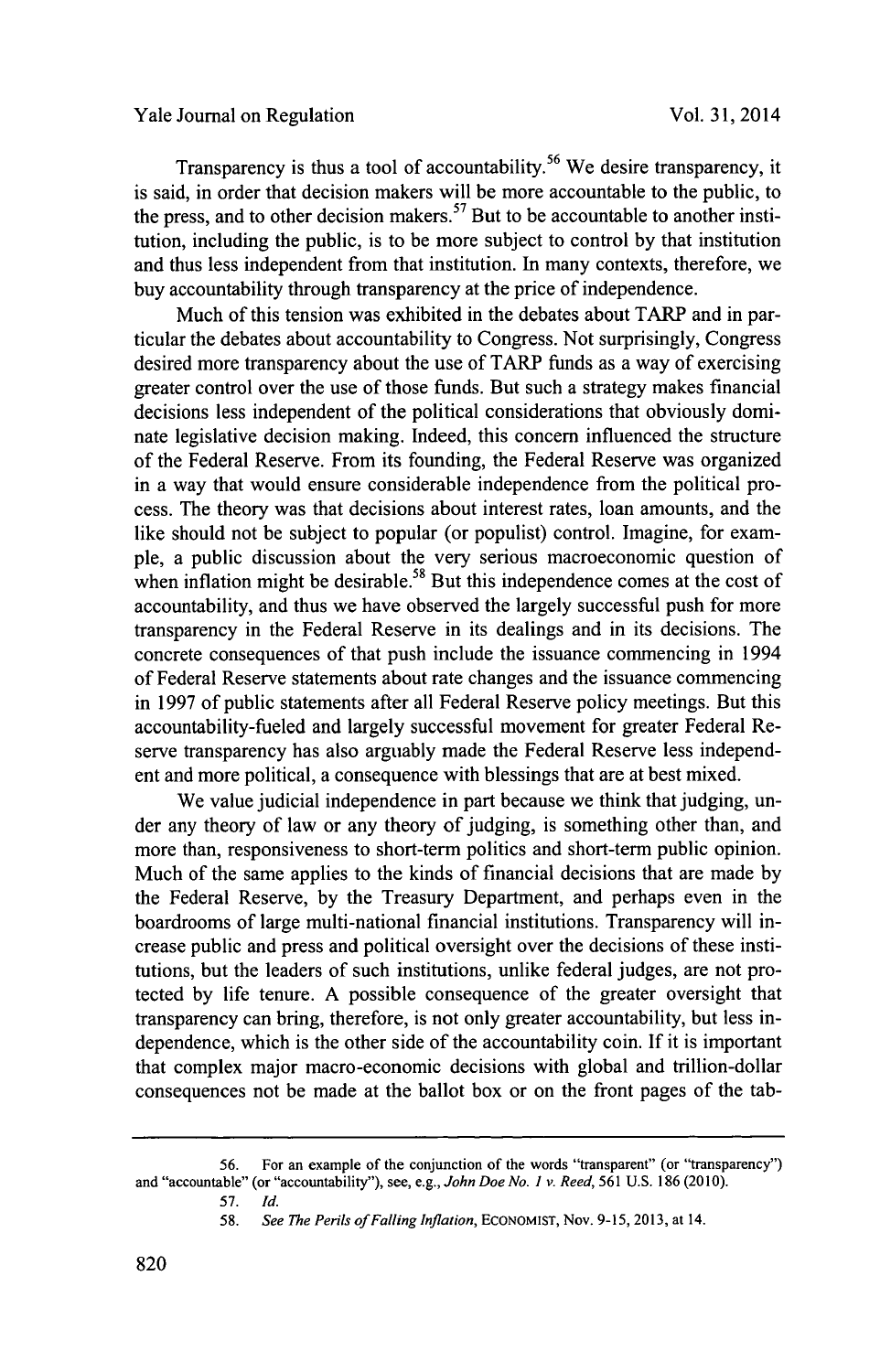loids, then it may be just as important that those decisions remain independent from the kind of pressure that excess transparency might very well bring.

The remedy for excess transparency is not, of course, insufficient transparency. Indeed, there is now a lively international debate on the topic, with the important work of the economist Petra Geraats at the forefront of the move to greater central bank and financial institution transparency,59 supported **by** her research indicating that transparency is often correlated with, and often causes, increased economic performance. But her claims have at times been questioned,<sup>60</sup> or least narrowed to particular contexts, and thus it is important not to assume that transparency is necessarily for the better, even in the context of central banks and other financial institutions, but rather to recognize when and where this will be so and when and where it will not.

**TV.** The Decision Theory of Transparency

Once we understand that transparency has considerable benefits but may come at a considerable price, we can appreciate the virtues of analyzing the issues of transparency through the use of the familiar tools of decision theory.<sup>61</sup> More particularly, a decision to make some process or institution transparent, or more transparent, is a decision that will be made under conditions of uncertainty about the consequences of the increased transparency. And thus we can perceive a matrix of decisions and consequences, where the decisions are to increase or decrease transparency, and the consequences are favorable or unfavorable.

Typically, even if not necessarily, the benefits of transparency are largely negative, in the sense of preventing bad decisions as opposed to facilitating optimal ones. When Jeremy Bentham observed that "the more strictly we are watched, the better we behave," $62$  he was thinking primarily of eliminating bad behavior rather than fostering optimal or otherwise desirable behavior. Transparency makes malfeasance more difficult, exposes error, and in general is useful in guarding against disaster and mistake. But at the same time transparency may make it more difficult for competent and well-intentioned decision makers to make optimal decisions for many of the reasons described above. Thus it is a

*<sup>59.</sup>* See, e.g., Petra M. Geraats, *Trends in Monetary Policy Transparency,* 12 **INT'L FIN. 235 (2009);** Petra M. Geraats, Central Bank *Transparency, 112* **ECON. J. 532** (2002). An overview of the nature and influence of Geraats's work can be found in Simon Kennedy, *Central Bank Transparency Grows Under Geraats Pressure,* **BLOOMBERG NEWS** (Apr. **10, 2013),** www.bloomberg.com/news/2013- 04-1 0/central-bank-transparency-grows-under-geraats-pressure.html.

**<sup>60.</sup>** *See, e.g.,* Romain Baeriswyl, *Endogenous Central Bank Information and the Optimal Degree of Transparency, 7* **INT'L J. CENT. BANKING,** June **2011,** at *85,* **96-98.**

**<sup>61.</sup>** These now-commonplace approaches owe much of their origins to Raiffa. *See* **HOWARD RAIFFA, DECISION ANALYSIS: INTRODUCTORY LECTURES ON CHOICES UNDER UNCERTAINTY** (McGraw-Hill, **2d** ed. **1997) (1968).** *See also* **R. DUNCAN LUCE & HOWARD RAIFFA, GAMES AND DECISIONS: INTRODUCTION AND CRITICAL SURVEY (1957).**

**<sup>62.</sup> JEREMY BENTHAM, FARMING DEFENDED (1796),** *reprinted in* **I WRITINGS ON THE POOR LAWS 276, 277** (Michael Quinn ed., **2001).**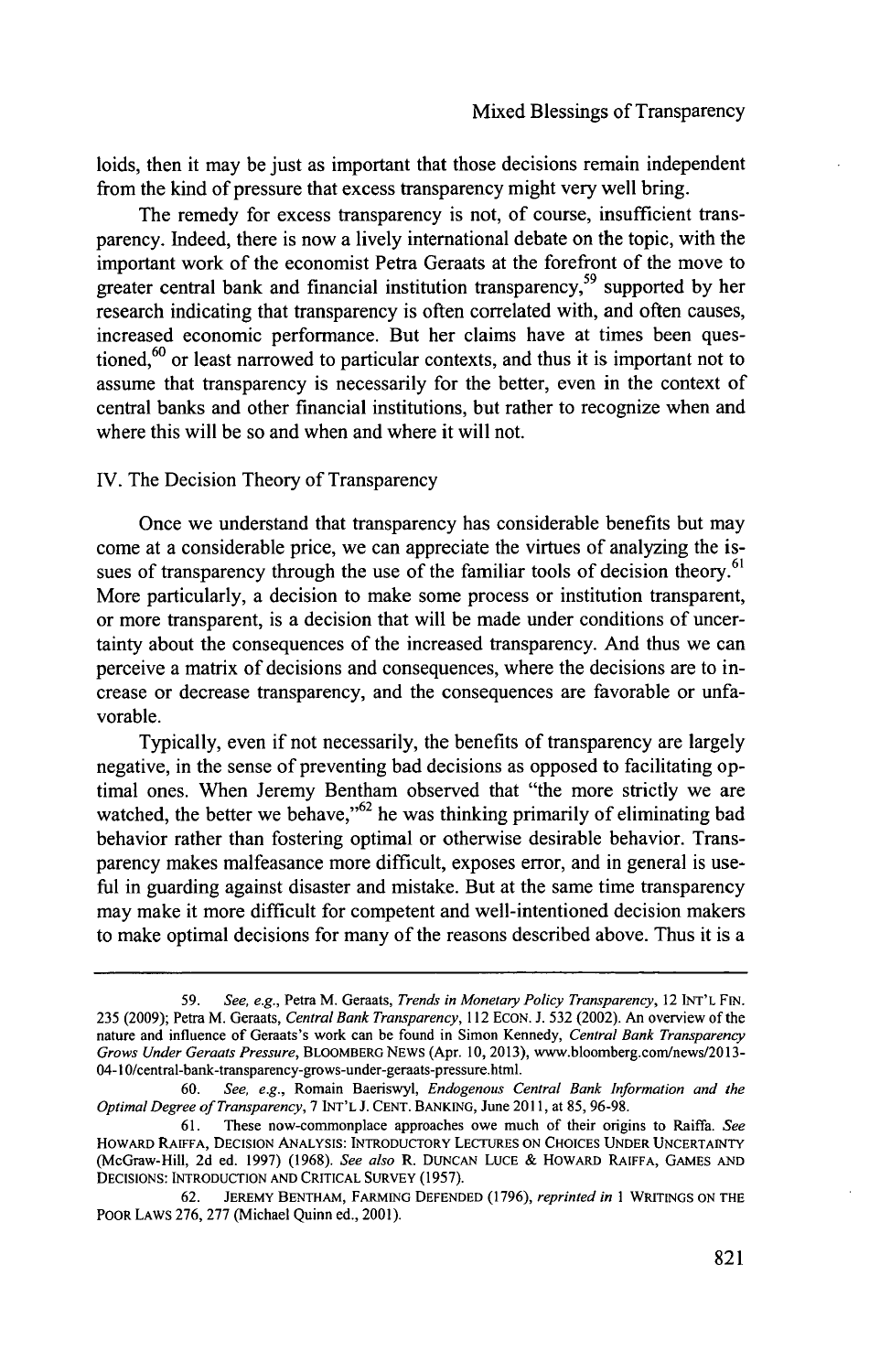mistake to think of good decision making solely in terms of minimizing errors. The best violinist is not necessarily the one who makes the fewest fingering mistakes, and the best quarterback is not necessary the one who throws the fewest number of interceptions or incomplete passes. Excess caution minimizes mistakes but also fails to maximize the number of truly good decisions. And thus if we think of facilitating bad decisions **by** bad decision makers as the Type **I** error, to use the language of the statisticians and the decision theorists, and if we think of impeding good decisions **by** good decision makers as the Type II error, we can then frame the issue in terms of deciding whether the expected losses of the Type **I** errors will be greater or lesser than the expected losses of the Type II errors. And consequently insofar as any decision can be expected to decrease the expected Type **I** losses at the expense of increasing the Type II losses, and vice versa, the question is one of assessing the consequences and frequency of the two types of error under a range of different decisions.

Accordingly, when the decision is about the appropriate level of transparency, we are interested in the extent to which the bad decisions prevented **by** more transparency will be greater in expected consequence than the good decisions impeded **by** that degree of transparency. Insofar as a TARP-like program whose financial distributions to banks and then from banks to their customers are transparent to Congress, to regulators, to the press, and to the public will be one whose non-distribution of funds will be more difficult, transparency will be beneficial, assuming the initial wisdom of the TARP idea in the first place. Transparency, though, may also be detrimental to the basic goals of a TARPlike program with financial distributions that become politicized **by** making their existence and amount known to Congress, to the press, and to the public. Those distributions may become influenced **by** the vagaries and irrationalities of politics and political opportunism.

Obviously the foregoing calculations<sup>63</sup> will vary from decision to decision, but there is value in recognizing that, in the context of complex financial decisions with elusive macro-economic effects, the expected costs of transparency may outweigh its expected benefits more often than is commonly appreciated. To the extent that the underlying economics of most public decisions are likely to be distorted **by** opportunistic politicians appealing to an economically unsophisticated public, the consequences of too much transparency should not be ignored.

**<sup>63.</sup> I use the word "calculation" in the loose sense to refer to the weighing of advantages and disadvantages, costs and benefits, and risks and rewards, and not in the sense of necessarily engaging in a precise numerical calculation, whether that calculation be in terms of dollars, utils, or anything else.**